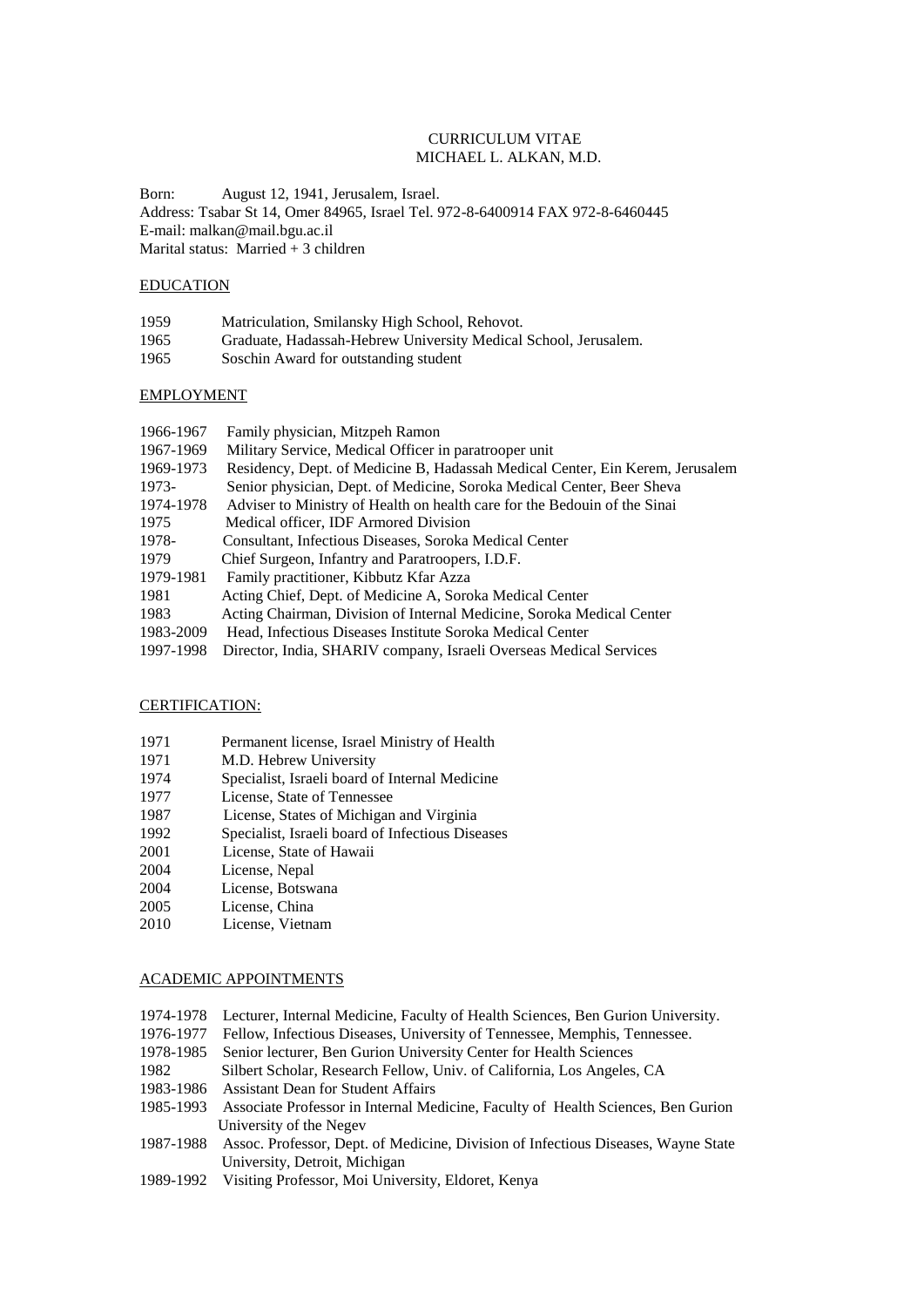| 1993  | CONANIMA international fellow, Chemical Dependency and AIDS Department,    |
|-------|----------------------------------------------------------------------------|
|       | Beth Israel Medical Center, New York                                       |
| 1993- | Full Professor, internal medicine, Faculty for Health Sciences, Ben-Gurion |
|       | University of the Negev                                                    |

- 1995, 1996 Visiting professor, Pontifica Universidad Catolica, Quito, Ecuador
- 2004 Visiting professor, University of Papua New Guinea Faculty for Health Sciences

## OTHER POSITIONS

| 1978-     | Member, Student Admissions Committee, Ben Gurion University                             |
|-----------|-----------------------------------------------------------------------------------------|
| 1978-1985 | Member of the School Board Recanati School for Medical Professions                      |
| 1979-2000 | Chairman, Hospital Infection Control Committee                                          |
| 1980      | Head, Israeli Medical Team to Kampuchian Refugee Camp, Thailand                         |
| 1985-1986 | Coordinator, Health Education Program for Ethiopian Jews in the Negev region            |
| 1986-1988 | Chairman, Recanati School Board                                                         |
| 1986-1988 | Member, Parole Board, Beer Sheva Jail                                                   |
| 1986-1989 | Member, Steering Committee, Beita Israel Community Project, Van Leer Foundation         |
| 1989-     | Chairman, Association for the Welfare of the Ethiopian Child and Family in Israel       |
| 1991-1992 | Chairman, Board of the Israeli Sinfonietta Orchestra                                    |
| 1997      | Advisor to the Tibetan Government in exile, Dharamsala, India                           |
| 1992-1997 | Coordinator, post graduate program for immigrant physicians, Ben-Gurion University      |
| 1998-     | Coordinator, course on International Medicine, BGU\Columbia University project.         |
| 1998-2008 | Ginzburger Professor of Infectious Diseases, Ben Gurion University.                     |
| 1999      | Head, internal medicine, Israeli field hospital for Kosovo refugees, Brazda, Macedonia. |
| 2000      | Team member, Dalit mother & child project, Delta center, Tamil Nadu, India              |
| 2000      | Team member, W.H.O. mission on medical education, Bishkek, Kyrgyzistan.                 |
| 2001      | Team member, Greenway feasibility mission to Hargeisa, Somaliland.                      |
| 2001      | Team member, W.H.O. mission to Bishkek, Kyrgyzistan                                     |
| 2001      | Team member, W.H.O. mission to Dushanbe, Tajikistan                                     |
| 2001      | Chairman, Israeli Society for Infectious Disease                                        |
| 2002      | Team member, Earthville project for relief following earthquake in Gujerat, India       |
| 2003      | Guest teacher, CHAD program, Christian Medical College, Vellore, TN, India              |
| 2004      | Guest teacher, GPKIHS medical school, Dharan, Nepal                                     |
| 2005      | Member, O-SEF team to Ethiopia, health education                                        |
| 2004      | Clinical AIDS preceptor, ACHAP, Botswana                                                |
| 2005      | Head, BGU medical team, Katrina hurricane, Louisiana, USA                               |
| 2005      | Team member, PUHS program, Patan University of Health Sciences, Nepal                   |
|           | 2005-2006 Clinical AIDS preceptor, Merck partnership, China                             |
|           | 2006-2008 Clinical AIDS preceptor, IHVN, University of Maryland, Nigeria                |
| 2008      | Medical director, Nkosi's Haven, Johannesburg, South Africa                             |
| 2000-     | Member, international board, Patan Academy for Health Sciences, Nepal                   |
| $2011 -$  | Staff, summer school for bioethics, Kushiro, Japan                                      |
| 2010      | External examiner, Internal Medicine, Gonder University, Ethiopia                       |
| 2011-2014 | Teacher, MPH course in AIDS care, Gonder University, Ethiopia                           |
| 2012      | Member, medical mission to Tang Ting village, Nepal                                     |
| 2013      | Internist, Family Medical Practice, HCMC, Vietnam                                       |
| 2015      | Coordinator, hospital infection control course, Kintipur Hospital, Nepal                |
| 2015      | Member ISRAID team to Nepal following earthquake                                        |
| 2016      | HVO volunteer teacher, infectious diseases, San Jose, Costa Rica                        |
| 2016      | Head of mission to refugee camp, NATAN international aid, Preshebo, Serbia              |
| 2016      | Team leader, FMP charity expedition to Kon Plong district                               |

# ISRAELI FOREIGN OFFICE MISSIONS

1989-1992 Moi University, Eldoret, Kenya: Establishment of a new Medical School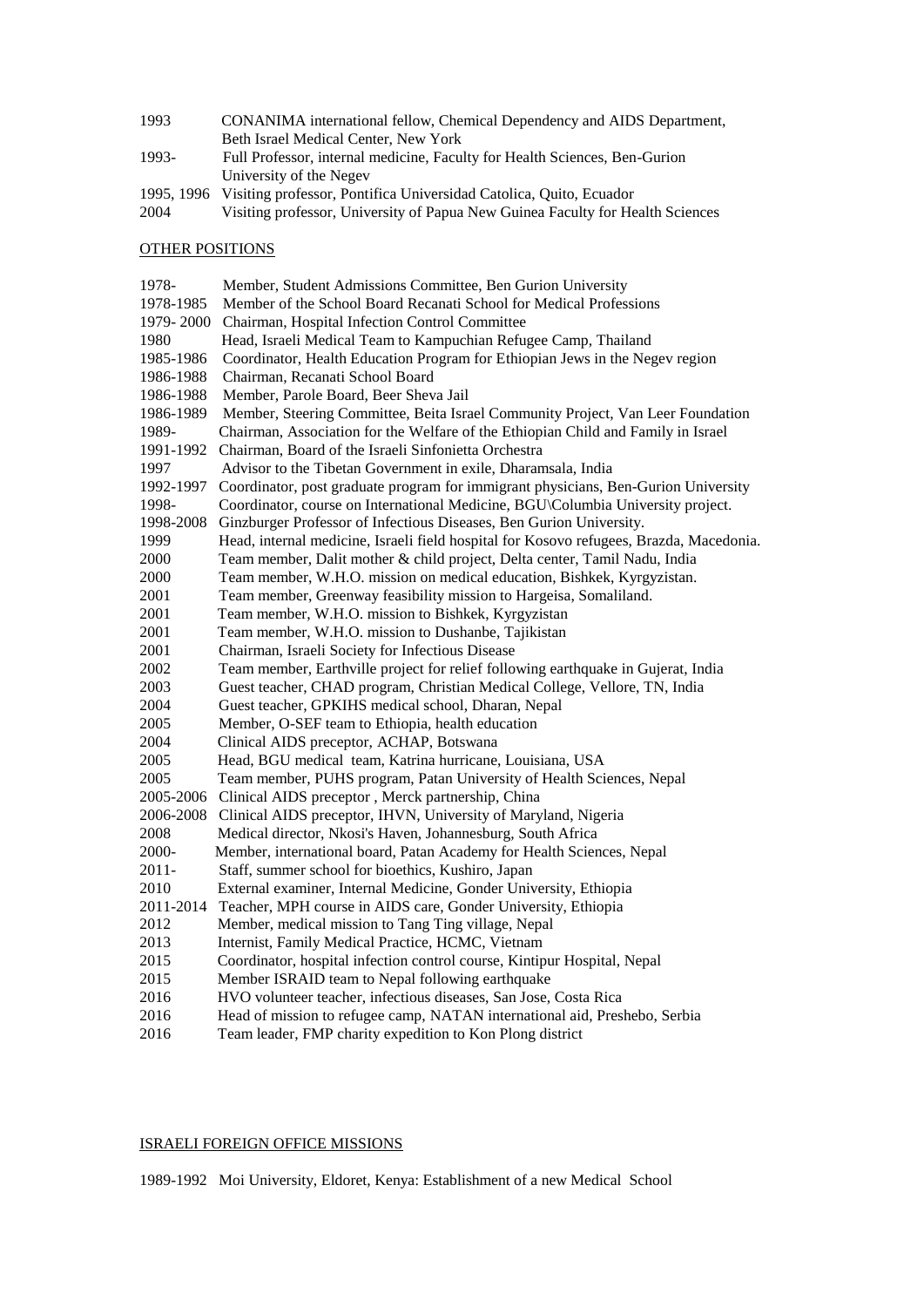- 1991 Ministry of Health, Belize and El Salvador: Cholera prevention
- 1992 Coordinator, special course on enteric diseases and cholera
- 1992 Ministry of Health, Ethiopia and Eritrea: Medical education
- 1994 Coordinator, course on medical economics, epidemiology and infectious diseases for physicians from the Palestinian Council for Health
- 1995 Course coordinator, special program in primary care, Kaplan Hospital, Rehovoth
- 1998 Guest speaker, Hafkinne Institute, Mumbai, India
- 2000 Feasibility medical mission to Ethiopia in response to the famine<br>2000 Coordinator, training in epidemiology of infections in drought aff
- 2000 Coordinator, training in epidemiology of infections in drought affected areas, Ethiopia
- 2002 Head, Israel mission to Goma, Congo, in response to volcanic erruption
- 2003 Coordinator, mutual workshop on Development of KUMS' Clinical Clerkship,
- Katmandu University Medical School, Banepa, Nepal
- 2007 Course coordinator, infectious diseases, Kumasi Millennium city project
- 2007 Course coordinator, AIDS, nutrition and epidemiology, Kumasi Millennium city project
- 2009 Course coordinator, AIDS prevention, Luanda, Angola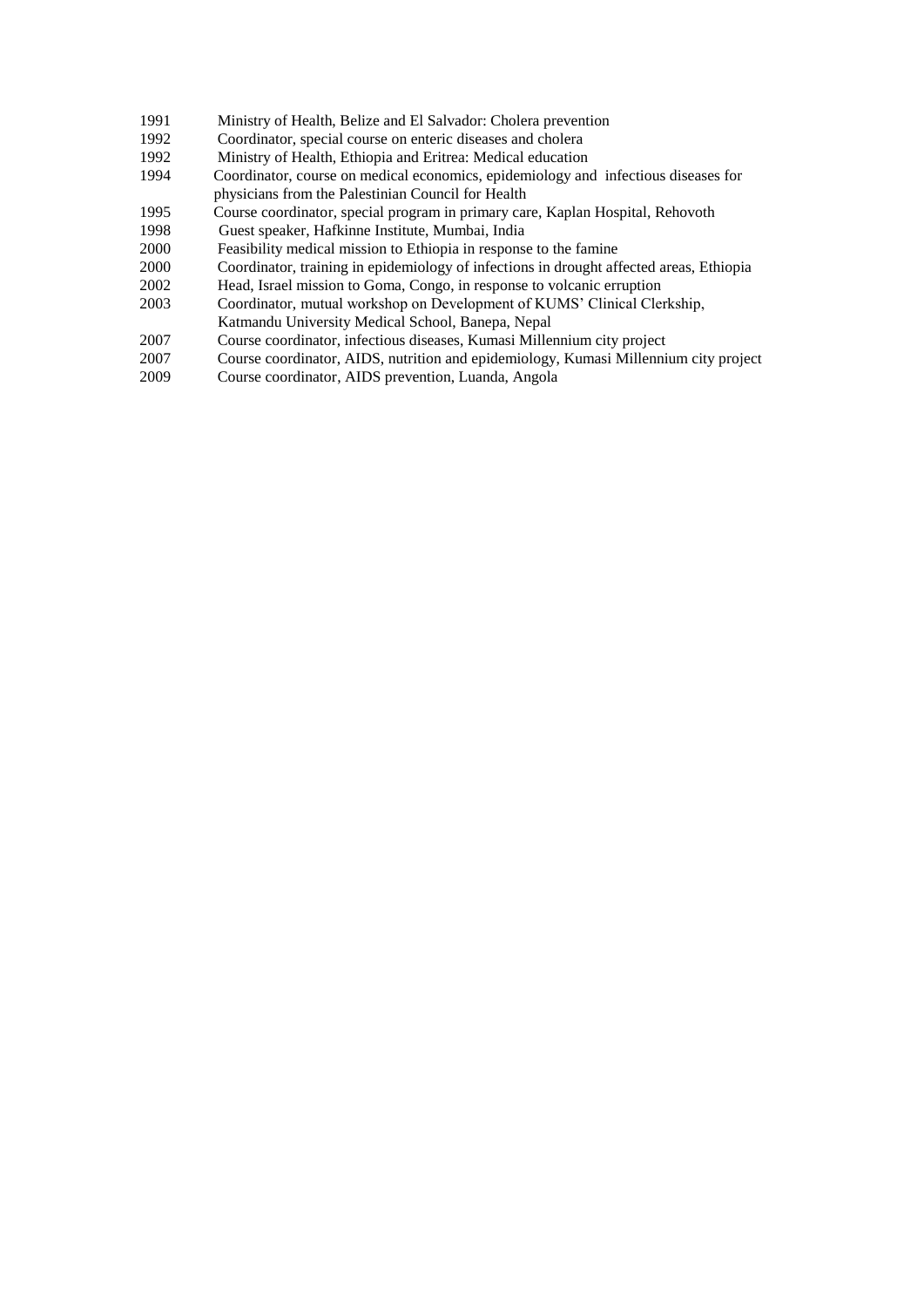## PUBLICATIONS

## CHAPTERS IN BOOKS

- 1. Alkan M: Clinical and epidemiological aspects of Atractaspis eingedensis snakebite. Frontiers of Internal Medicine 1974. Karger, Basel. 1974 pp 22-24.
- 2. Alkan M, Beachey EH: Lipoteichoic acid released by penicillin and its effect on the adherence of streptococci to human mucosal cells. Proceedings of the 1st Mediterranean Congress of Chemotherapy, Madrid. 1979 pp57-58.
- 3. Alkan M, El Grinawi S: Treatment of gram negative meningitis with cefotaxim. In: J. Ishigma (ed): Recent Advances in Chemotherapy. University of Tokyo Press. 1985.
- 4. Alkan M, Lieberman JR: Antibiotic prophylaxis in caesarian section: cephalothin versus mezlocillin. in J. Ishigma (ed): Recent Advances in: Chemotherapy. University of Tokyo Press. 1985 pp2517-1518.
- 5. Alkan M, Apte R, Sobel J: Specific and non specific suppression of the immune response to experimental localized candida infection. in: Rubinstein E, Adam D (eds): Recent Advances in Chemotherapy, Lewin-Epstein press. 1990. p549.
- 1. Alkan M, Shoenfeld Y: B.C.G. in King S (ed): Encyclopedia of Immunology, Academic Press. 1992. pp221-222.
- 2. Alkan M: Viral Epidemics: Past and future, in: Rosenthal U, Boin A, Comfort L, (eds): Managing crisis: Threats, Dilemmas, Opportunities. Charles C Thomas Publisher in Springfield, Illinois, 2002. pp 267-280.
- 3. Alkan M: AIDS, in Yakobson O, Peterburg Y: Daily health. Clalit, health services, 2002 p168.

### **ARTICLES**

- 1. Hirsch M, Lehman E, Alkan M, Goldberg G: Mesothelioma malin de la region retroperitoneale et de mediastinum (case report). Presse Med. 1969;75:1187-1189.
- 2. Alkan M, Gounders AE, Naggan L: Leishmanin testing in adults in an area of hyperendemic cutaneous leishmaniasis. Harefuah. 1969;77:96-98.
- 3. Alkan M, Feinaru M: Epidemiology of HBs antigen positive hepatitis: a survey of 48 cases in Jerusalem. Harefuah. 1973;85:255-256.
- 4. Licht A, Alkan M: Pericardial effusion as the presenting symptom of lymphosarcoma. Harefuah. 1973;85:513-515.
- 5. Stein O, Alkan M, Stein Y: Obstructive jaundice lipoprotein particles in ultrathin sections of livers of bile ligated mice. Lab Invest. 1973;29:166-172.
- 6. Rachmilewitz D, Alkan M: Fever of unknown origin. Harefuah. 1974;86:57-60
- 7. Chajek T, Rubinger D, Alkan M, Melmed RN, Gounders AE: Anaphylactoid reaction and tissue damage following bite by Atractaspis eingedensis. Trans Royal Soc Trop Med Hyg. 1974;68:333- 337.
- 8. Alkan M, Sukenik S: Atrioventricular block in a case of snake bite by Atractaspis eingedensis. (letter) Trans Royal Soc Trop Med Hyg. 1975;69:166.
- 9. Alkan M, Dvilansky A Meiersdorf A: Clinical and EEG changes in multiple myeloma, hyper viscosity versus hypercalcemia (case report). Clin EEG. 1975;6:16-22.
- 7. Dvilansky A, Alkan M, Ho W, Kaplan H, Rachmilewitz B, Tiberin P: Chronic eosinophilic leukemia complicated by myeloblastoma. Acta Hematol (case report). 1975;53:356-361.
- 7. Alkan M, Gesztes T, Kotev S, Ben Ari J: Near drowning in the Dead Sea. Isr J Med Sci. 1977;13:290-294.
- 7. Alkan M, Ofek I, Beachey EH: Adherence of pharyngeal and skin strains of group A streptococci to human skin and oral epithelial cells. Infect Immun. 1977;18:555-557.
- 7. Alkan M, Beachey EH: Excretion of lipoteichoic acid by group A streptococci: influence of penicillin on excretion and loss of ability to adhere to oral mucosal cells. J Clin Invest. 1978;61:671-677.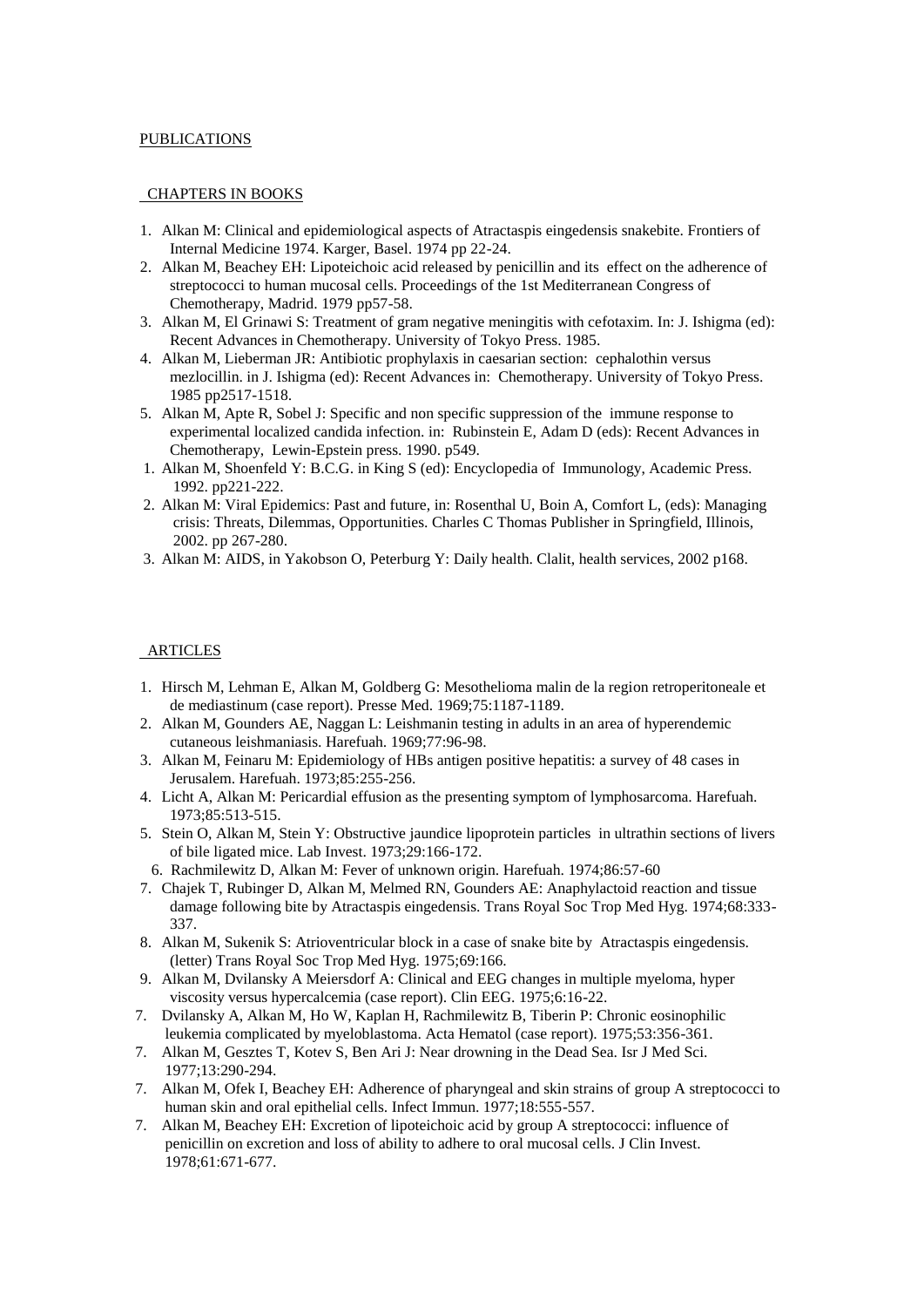- 7. Chiang JM, Alkan M, Beachey EH: Binding of lipoteichoic acid of group A streptococci to isolated human erythrocyte membranes. Infect Immun. 1979;26:312-321.
- 7. Ofek I, Beachey EH, Eisenstein BI, Alkan M, Sharon N: Suppression of bacterial adherence by subminimal inhibitory concentrations of beta-lactam and amino glycoside antibiotics. Rev Infect Dis. 1979;1:832-837.
- 16. Dagan R, Alkan M: Chlamydial diseases (review). Harefuah. 1980;253-254.
- 17. Gross EM, Alkan M, Torek V: Hydatid disease in the Negev region of Israel. J Helminthol. 1981;55:251-253.
- 18. Alkan M, Soffer S: Emergence of resistance to antibiotics during an outbreak of hospital acquired salmonellosis. Hosp Infect. 1982;3:185-187.
- 19. Alkan M, Gross EM: Sensitivity patterns of enteropathogenic bacteria in the Negev region. Harefuah. 1983;105:75-76.
- 20. Porath A, Rosenzweig A, Alkan M Heimer D: A case of legionellosis in a previously healthy young adult (case report). Harefuah. 1984;106:75-76.
- 21. Alkan M, Kaplan H, Baumgarten A: Shock and hypoglycemia in borelliosis (case report). Harefuah. 1984;106:508-509.
- 22. Alkan M, Gefen Z, Golcman L: Wound infection after simple suture at the emergency ward in Israel. Infect control. 1984;5:562564.
	- 23. Alkan M: Chloramphenicol and tetracycline (review). Harefuah 1985;108:216-217.
- 24. Alkan M: Anaerobes in burn wounds. Burns. 1985;11:196.
- 25. Schlaeffer F, Rosenheck S, Baumgarten A, Greiff Z, Alkan M: Pneumococcal infections in immunized splenectomized patients in Israel. J Infect. 1985;10:38-41.
- 26. Alkan M: Infectious disease consultations in a general hospital. Harefuah 1985;108:530-532.
- 27. Alkan M: Can infections be abolished? (editorial) Harefuah. 1985:108:203-208.
- 28. Alkan M, Yagupsky P, Gross EM, Berman JE: Optimal duration of antibiotic therapy for Israeli spotted fever. Chemoterapia. 1985;4(suppl 2):999-1000.
- 29. Alkan M, Gross EM: Possible failure of trimethoprim-sulfamethoxazole in the treatment of Brucellosis. Chemoterapia. 1985;4(suppl 2):670-671.
- 30. Rubinstein E, Samra Y, Mark S, Berger S, Alkan M: The in vitro activity of ciprofloxacin and other agents against 334 recent nosocomial pathogens. Chemoterapia. 1985;4(suppl 2):380-382.
- 31. Alkan M, Rubinstein E, Schwartzkopf R: Sensitivity of enterobacteriaceae colonizing the respiratory tract of IRCU patients. Chemoterapia. 1985;4(suppl 2):592.
- 32. Alkan M, Salzstein E: Shigellosis with bacteremia. Eur J Clin Microbiol. 1985;4:417-418.
- 33. Porath A, Wanderman K, Vidne B, Simu A, Alkan M: Endocarditis caused by Haemophilus aegyptius (case report). Amer J Med Sci. 1986;292:110-111.
- 34. Alkan M, Morag A, Rubinstein E, Derazene E: Immunity of hospital personnel against polio virus. Infect Control. 1986;7:27-29.
- 35. Alkan M, Cristal N, Paran E: Infectious complications of acute myocardial infarction. Infect control. 1986;7:220-222.
- 36. Alkan M, Kuperman O, Goldstein G, Berginer V: Acquired immunodeficiency in a patient with hemophilia (case report). Harefuah. 1986;111:75-76.
- 37. Sperber A, Alkan M, Carmi R, Harman I, Bar-Ziv J: Elis Vankeveld syndrome (case report). Harefuah. 1986;111:116-118.
- 38. Rubinstein E, Mark Z, Samra Y Alkan M, Berger S: In vitro activity of ciprofloxacin compared with other agents against recent hospital isolates. Chemoterapia. 1986;5:75-82.
- 39. Rubinstein E, Mark Z, Keren G, Alkan M, Berger S, Bogokovsky B: Comparative activity of ofloxacin with reference to bacterial strains in in-patients and out-patients. Infection. 1986;14 (suppl 1):20-25.
- 40. Berginer V, Alkan M: Neurological manifestations in AIDS (review). Harefuah. 1986;111:83-95.
- 41. Shapiro Y, Alkan M, Epstein Y, Newman F, Magazanik A: Increase in rat intestinal permeability to endotoxin during hyperthermia. Eur J Physiol. 1986;55:410-412.
- 42. Mossowitch M, Alkan M: Nosocomial dermatophytosis in a newborn department. Infect Control. 1986;7:593-595.
- 43. Alkan M: Medical problems among Ethiopian Jews in the Negev: a personal view. Quarterly Medical Review. 1986;2:20-21.
- 44. Alkan M, Wong L, Silverblatt FJ: Change in degree and type of piliation of E. coli during experimental peritonitis in the mouse. Infect Immun. 1986;52:549-554.
- 45. Yagupsky P, Gross EM, Alkan M, Berman JE: Doxycycline therapy for rickettsial spotted fever: comparison of two dosage schedules in children. J Infect Dis. 1987;155:1215-1219.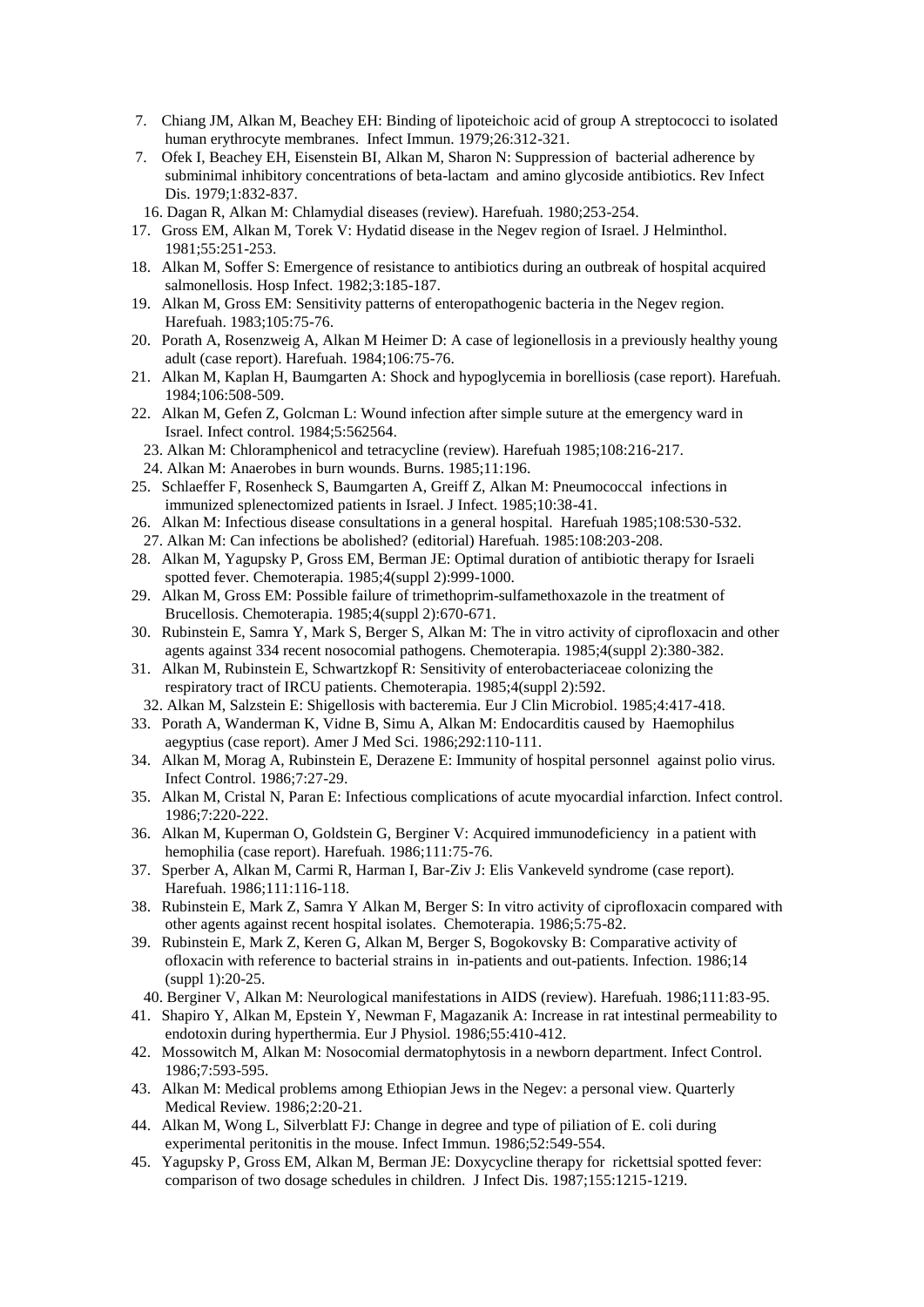- 46. Teplizki H, Buskila D, Alkan M, Coates A, Baumgarten A, Shoenfeld Y: ELISA measurement of antibody titer to PPD and mycobacterial-derived phospholipids: a tool for diagnosing active tuberculosis. Isr J Med Sci. 1987;23:1121-1124.
- 47. Berginer V, Alkan M: Acquisition of tetanus in the desert. Eur J Clin Microbiol. 1987;318.
- 48. Dagan R, Ferne M, Sheinis M, Alkan M, Katzenelson E: An epidemic of penicillin tolerant group A streptococcal pharyngitis in children living in a closed community: mass treatment with erythromycin. J Infect Dis. 1987;156:514-516.
- 49. Schlaeffer F, Alkan M: Viral hemorrhagic fevers (review). Harefuah 1988;114:38-40.
- 50. Segev S, Alkan M: Transient mental impairment associated with quinolone therapy. Rev Infect Dis. 1988;10(suppl 1):S262.
- 51. Hermoni D, Reis S, Alkan M: Rapid diagnosis of streptococcal throat infection. Harefuah. 1988;114:348-350.
- 52. Alkan M, Crane LR: Acute viral hepatitis: Update of diagnosis and treatment. Medical Aspects of Human Sexuality. 1988;22:84-92.
- 53. Schlaeffer F, Bar-Lavie Y, Sikuler E, Alkan M, Keynan A: Evidence against high contagiousness of Lassa fever. Trans Royal Soc Trop Med Hyg. 1988;82:311.
- 54. Shoenfeld Y, Alkan M, Asaly A, Carmeli Y, Katz M: Benign familial leukopenia and neutropenia in different ethnic groups. Eur J Haematol. 1988;41:273-277.
- 55. Gurman G, Schlaeffer F, Alkan M, Heilig I: Adult respiratory distress syndrome and pancreatitis as complications of falciparum malaria (case report). Critical Care Medicine. 1988;16:205-206.
- 56. Sperber AD, Alkan M, Stemmer S, Avnon L, Schlaeffer F: Polymicrobial central nervous system infection in the immunodeficiency syndrome (case report). J Neurol Neurosurg & Psychiat. 1988;51:998-999.
- 57. Kein Z, Alkan M, Chaimovitz C, Segal S, Fridkin M, Levy R: Human peritoneal macrophage activity is increased by tuftsin. Immunol Letters. 1989;21:257-261.
- 58. Soffer D, Zirkin H, Alkan M,Berginer V: Wernike's encephalopathy in acquired immunodeficiency syndrome (xase report). Clin Neropathol. 1989;8:192-194.
- 59. Alkan M: Non venereal treponemal disease (review). Isr J Med Sci. 1989;25:417-418.
- 60. HenkinY, Sadovski M, Alkan M: Psychiatric presentation of hypernatremia. Isr J Med Sci. 1989;25:287-289.
- 61. Levy R, Kein Z, Chaimovitz C, Fridkin M, Segal S, Alkan M: Potential use of tuftsin in the treatment of candida peritonitis in a murine model. J Biol Regul Homeostat Agents. 1989;3:71-78.
- 62. Ben Yehuda O, Cohen D, Alkan M, Green M, Steinhartz R: Doxycycline prophylaxis for shigellosis. Arch Int Med. 1990;150:209-212.
- 63. Shapiro J, Segev Y, Rannon L, Alkan M, Rager-Zisman B: Natural killer (NK) response after vaccination of volunteers with killed influenza vaccine. J Med Virol. 1990;30:196-200.
- 64. Levy R, Kobt M, Nagauker O, Majumadar G, Alkan M, Ofek I, Beachey EH: Stimulation of the respiratory burst in human monocytes by lipoteichoic acids. Infect Immun. 1990;58:566-568.
- 65. Soffer S, Alkan M, Goldstein J: Meningitis, shock and skin eruption in a 16 year old girl (CPC). Harefuah. 1990;119:48-52.
- 66. Levi R, Klein J, Rubinek T, Alkan M, Shani S, Chaimovitz C: The diversity in peritoneal macrophage response of CAPD patients to 1,25 dihydroxy-vitamin D3. Kidney Internat. 990;37:1310-1315.
- 67. Levy R, Latzer S, Sachs J Insler V, Alkan M: Host defence during pregnancy: monocyte adherence and killing. Isr J Med Sci. 1990;26:361-366.
- 68. Kassis I, Dagan R, Chipman M, Alkan M, Simo A, Gorodisher R: The use of prophylactic furazolidone to control a nosocomial epidemic of multiple resistant Salmonella typhimurium in pediatric wards. Pediatr Infect Dis. 1990;9:551-555.
- 69. Dolberg OT, Schlaeffer F, Greene VW, Alkan M: Extrapulmonary tuberculosis in an immigrant society: clinical and demographic aspects of 92 cases. Rev Infect Dis. 1991;13:177-179.
- 70. Alkan M, Rapoport J, Kitzes-Cohen R, Shalit I: Treatment of acute peritonitis in CAPD patients with ciprofloxacin. Eur J Clin Microbiol Infect Dis. 1991;40:406-407.
- 71. Schlaeffer F, Fried V, Neuman L, Levy R, Alkan M: Low dose ceftriaxone versus ampicillin/gentamicin combination in the treatment of serious community-acquired infections in the elderly. J Antimicrob Chemother. 1991;27:245-247.
- 72. Gurman G, Alkan M: Infectious atypical pneumonia in the intensive care unit (review). Isr J Med Sci. 1991;27:408-415.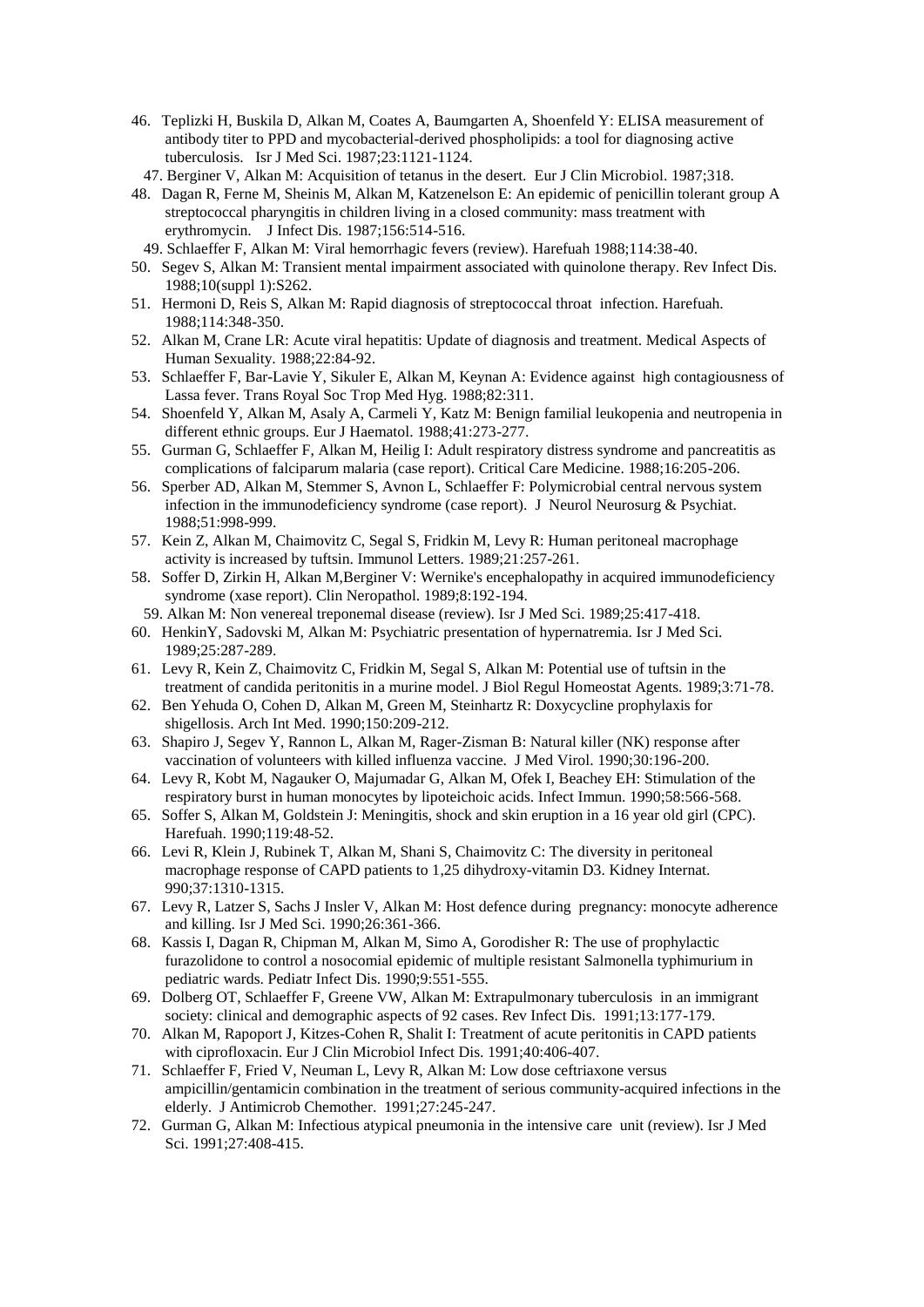- 73. Morduchowicz G, Pitlik SD, Huminer D, Alkan M, Drucker M, Rosenfeld JB, Block CS: Transfusion reactions due to bacterial contamination of blood and blood products. Rev Infect Dis. 1991;13:307-314.
- 74. Dolberg O, Green VW, Alkan M, Schlaeffer F: Tuberculosis in Israel: A ten year survey of an immigrant society. Isr J Med Sci. 1991;27:386-389.
- 75. Alkan M: Dideoxycytidine and dideoxyinosine: new therapy for acquired immunodeficiency syndrome? (review) Harefuah. 1991;121:62-63.
- 76. Levy R, Dana R, Gold B, Alkan M, Schlaeffer F: Influence of calcium channel blockers on polymorphonuclear and monocyte bactericidal and fungicidal activity. Isr J Med Sci 1991;27:301- 306.
- 77. Leiberman A, Tovi F, Barki Y, Alkan M: Salmonella neck abscess associated with jugular vein thrombosis (case report). J Laryngol Otol. 1991;105:966-967.
- 78. Brenner S, Tur E, Fishel B, Alkan M, Topilsky M:Cutaneous manifestations and impaired chemotaxis of polymorphonuclear leukocytes associated with Kartagener's syndrome (case report). Dermatologica. 1991;183:251-254.
- 79. Alkan M: Innovations in the diagnosis and management of osteomyelitis (review). Isr J Med Sci. 1992;28:902-903.
- 80. Carmeli Y, Raz R, Schapiro JM, Alkan M: Typhoid fever in Ethiopian immigrants to Israel and native-born Israelis: a comparative study. Clin Infect Dis. 1993;16:213-215.
- 81. Greene VW, Dolberg O, Alkan M, Schlaeffer F: Tuberculosis cases in the Negev 1978-1987: ethnicity, sex, and age. Public Health Rev. 1992-1993;20:53-60.
- 82. Alkan M, Maayan S, Belmaker I, Arbeli Y, Mani N, Ben-Yshai F: Serological markers for hepatitis B and treponemal infection among HIV carriers from Ethiopia. Isr J Med Sci. 1993;29:390-2.
- 83. Bental T, Gersten R, Alkan M: Health education for the Ethiopian community in the Negev. Isr J Med Sci. 1993;29:429-37.
- 84. Pollack S, Bentwich Z, Maayan S, Alkan M, Raz R, Simchen E: Epidemiological and immunological study of HIV seropositive Ethiopian immigrants in Israel. Isr J Med Sci. 1993;29(S):19-23.
- 85. Katz S, Glicksman A, Levy Y, Ovnat A, Neumann L, Alkan M: Schlaeffer F: Cefuroxime prophylaxis in biliary surgery: single versus triple dose. Isr J Med Sci. 1993;29:673-6.
- 86. Shemesh E, Fischel T, Goldstein N, Alkan M, Livneh A: An outbreak of food borne streptococcal throat infection. Isr J Med Sci. 1994;30:275-8.
- 87. Carmeli Y, Schapiro JM, Alkan M: Immigration of Ethiopians with typhoid fever to Israel: apparent lack of influence on the local population. Clin Infect Dis. 1994;19:1144-6.
- 60. Shaked G, Alkan M, Nagauker O, Charuzi I, Levy R: Superoxide production by neutrophils from trauma patients: regulation of NADPH oxidase activity. J Trauma. 1994;37:22-9.
- 88. Carmeli Y, Schapiro JM, Neeman D, Yinnon AM, Alkan M: Streptococcal group C bacteremia. Survey in Israel and analytic review. Arch Intern Med. 1995;155:1170-6.
- 89. Notzer N, Shalev O, Alkan M, Levinski U, Rubin A, Melamed R: A national qualifying internal medicine examination for Israeli medical students Harefuah. 1995;129:87-90.
- 90. Alkan M, Meyerstein N: A special residency program for immigrant physicians in Israel. Acad Med. 1995;70:455.
- 92. Alkan M: The body's smartness and antibiotic resistance (editorial). Harefuah. 1995;129:555-557.
- 93. Zaks N, Sukenik S, Alkan M, Flusser D, Neuman L, Buskila D: Musculo-skeletal manifestations of Brucellosis: A study of 90 cases in Israel. Seminars in Arthritis and Rheumatism. 1995;25:97-102.
- 94. Liel Y, Alkan M: Travelers' thyrotoxicosis. Arch Intern Med. 1996;156:807-810.
- 95. Grunwald, M.C., Shriker, O., Halevy. S., Alkan, M. and Levy R: Impaired neutrophil function in patients with leukocytoclastic vasculitis. Int. J. Dermatol. 1997,36:509-13.
- 96. Borer A, Weber G, Solling-Avnon L, Riesenberg K, Alkan M: Pleural empyema caused by Leuconostoc spp (case report). Scand J Infect Dis, 1997;29:311-2.
- 97. Weber G, Alkan M: Acute appendicitis caused by Schistosoma in a traveler (case report). J Travel Med. 1998,5:147-8.
- 98. Horowitz S, Horowitz J, Rager ZB, Hou L, Fuchs E, Rager-Zisman B, Jacobs E, Alkan M: Mycoplasma fermentans in HIV positive heterosexual patients: Seroprevalence and association with AIDS. Infection. 1998;36:79-84.
- 99. Weber G, Schlaeffer F, Riesenberg K, Schwarts E, Lang R, Alkan M: Severe malaria in Israeli travelers. J Travel Med. 1998,5:97-9.
- 93. Alkan M: Special Residency Program for Immigrant Physicians in Israel: A Model for Upgrading Russian Doctors. Medical Teacher. 1998;20:149-150.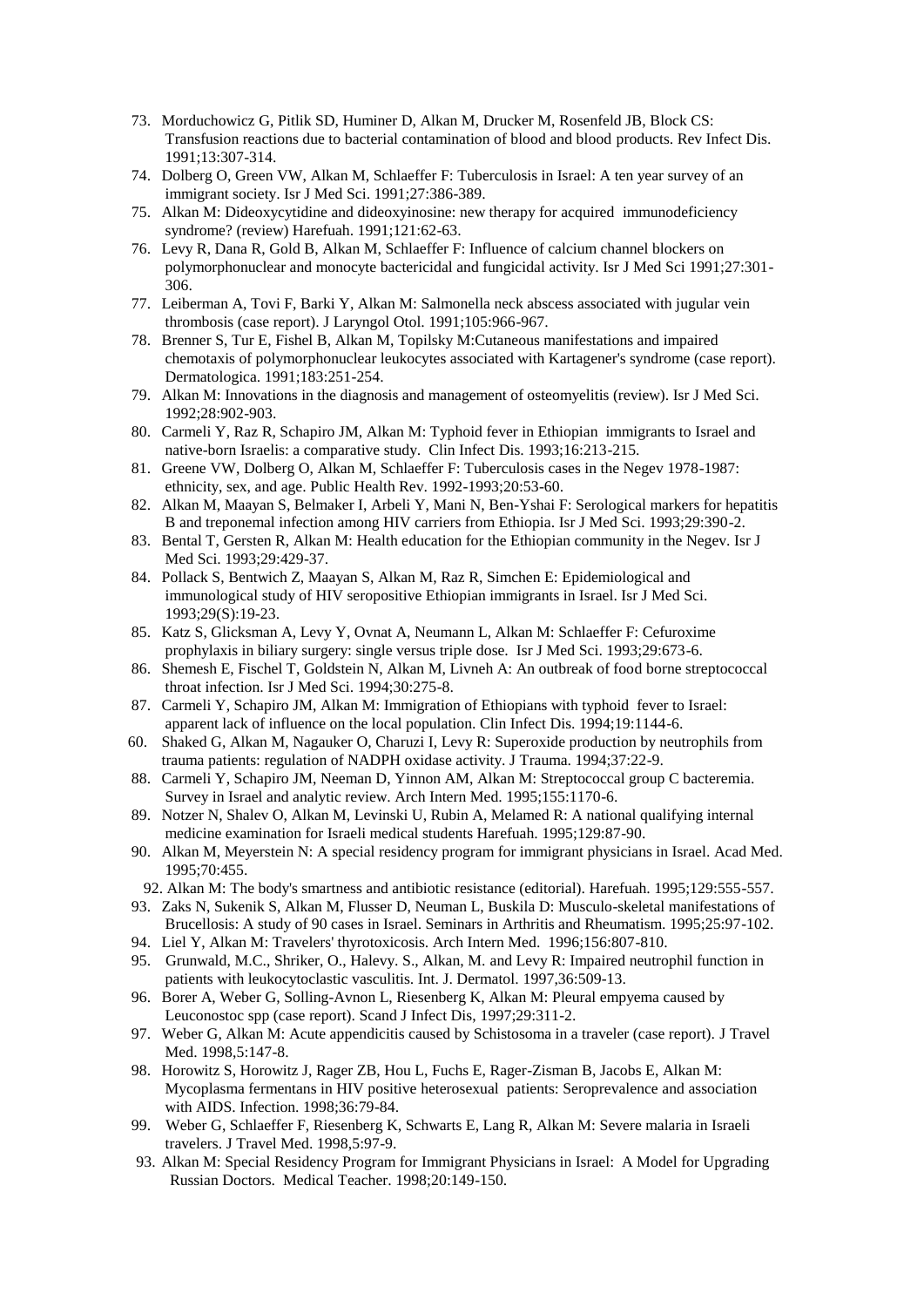- 94. Borer A, Metz I, Gilad K, Riesenberg K, Weksler N, Weber G, Alkan M, Horowitz J: Massive pulmonary haemorrhage caused by leptospirosis successfully treated with nitric oxide inhalation and hemofiltration (case report). J of Infect. 1999,38:42-5.
- 100. Zuabi T, Faivisevitz A and Alkan M: Severe pneumonia caused by a rare bacterium: Bordetella bronchoseptica (case report). Harefuah, 1999;137:16-17.
- 101. Alkan M, Hermesh H, Atzmon B, Peri G and Schwartz E: Severe psychiatric disease during travel in the far east. Harefuah 1999;136:940-942.
- 102. Alkan ML: The global medical school 2020. Medical teacher 2000;22:527-530.
	- 103. Crystal E, Borer A, Gilad J, Heik I, Weber G, Alkan M, Riesenberg K, Schlaeffer F, Batler A, Leor J: Significant incidence of bacteremia and sepsis in cardiac patients treated with intra-aortic
	- balloon counterpulsation. Amer J Cardiol 2000, 86:1281-1284.
	- 104. Schwartz E, Moskovitz A, Potasman I, Peri G, Grossman Z, Alkan ML: The Changing Epidemiology of Dengue Fever in Travelers to Thailand. Eur J Clin Microbiol Infect Dis, 2000,19:784-6.
	- 105. Reuveni H, Hadar A, Greemberg L, Alkan M, Cohen R, Elhayani A: A screening process predicts rates in residency re-training among new immigrant physicians in Israel. Education for Health, 2001,14:97-108.
	- 106. Cohen AD, Wolak A, Alkan M, Shalev R, Vardi D: Athlete's foot severity score: A proposal and validation. Mycoses 2002,45:97-100.
	- 107. Gilad J, Borer A, Hallel-Halevy D, Riesenberg K, Alkan M, Schlaeffer F: Post Kala-Azar dermatitis manifesting after initiation of highly active antiretroviral therapy in an HIV infected patient (case report). Isr Med Assoc J, 2001,3:451-2.
	- 108. Z Grossman, M Alkan, Z Bentwitch, G Gottesman, D Hasin, I Levi, S Maayan, E Shahar, I Yust and JM Schapiro: Patterns of drug resistance: do we need to adjust treatment to clade? AIDS (in press).
	- 109. Cohen AD, Reuveni H, Goldstein N and Alkan M: Over treatment with antibiotics in young adults with upper respiratory tract infection in a primary care clinic. Harefuah, 2001,140:810-812.
	- 110. Alkan M: Community awareness as a tool for cooperation between medical schools in developing countries. In: Aroni S, Hawkins J eds: Partnership of universities in developing areas. ESTP, Paris, France 2001, pp 280-284.
	- 111. Urkin J, Alkan M, Henkin Y, Baram S, Dekelbaum R, Cooper P, Margulis CZ: The integration of international health and medicine in the medical school curriculum. In: Aroni S, Hawkins J eds: Partnership of universities in developing areas. ESTP, Paris, France 2001, pp 285-292.
	- 112. Borer A, Gilad J, Meydan N, Riesenberg K, Schlaeffer F, Alkan M, Sch;laeffer P: Impact of active monitoring of infection control practices on deep sternal infection after open-heart surgery. Ann Thorac Surg. 2001,72:515-20.
	- 113. Alkan, M.L., Ali, A.A D., (2001), Report of a medical mission to Somaliland, 2001, Rural and Remote Health 1, [http://rrh.deakin.edu.au.](http://rrh.deakin.edu.au/)
	- 114. Grossman Z, Vardinon N, Chemtob D, Alkan ML, Bentwich Z, Burke M, Gottesman G, Istomin V, Levi I, Maayan S, Shahar E, Schapiro JM: Genotypic variation of HIV-1 reverse transcriptase and protease: comparative analysis of clade C and clade B. AIDS. 2001;15:1453-60.
	- 115. Urkin J, Alkan M, Henkin Y, Baram S, Dekelbaum R, Cooper P, Margolis C: Integrating global health and medicine into the medical curriculum. Education for Health 2001,14:427-431.
	- 116. Smolyakov R, Riesenberg K, Schlaeffer F, Borer A, Gilad J, Peled N and Alkan M: Streptococcal septic arthritis and necrotizing fasceitis in an intravenous drug user couple sharing needles (case report). IMAJ 2002;4:302-303.
	- 117. Sigman-Igra Y, Levin R, Weinberger M, Golan Y, Schwartz D, Samra Z, Konigsberger H Yinnon A, Rahav G, Keller N, Bisharat N, Karpuch Y, Finkelstein R, Alkan M, Landau Z, Novikov J, Hassin D, Rudnili C, Kitzes R, Ovadia S, Shimoni z, Lang R, Shohat T: Listeria monocytogenes infection in Israel and review of cases world wide. Emerging Infectious Diseases, 2002;8:305- 310.
	- 118. Margolis CZ, Dekelbaum RJ, Henkin Y Alkan M: Bringing global issues to medical teaching (letter), Lancet 2002;359:1253-1254.
	- 119. Alkan, M.L., Oztek, Z., Akylbekov, I.K., (2002), Reforms on medical education: the case of Kyrgyzystan, *Rural and Remote Health 2*, [http://rrh.deakin.edu.au.](http://rrh.deakin.edu.au/)
	- 120. [Kismodi E, Gal R, Shany E, Pendse M, Alkan ML, Browne RO, Karplus M, Thiagaraj H, Leavitt](http://www.ncbi.nlm.nih.gov/entrez/query.fcgi?cmd=Retrieve&db=PubMed&list_uids=12219407&dopt=Abstract)  [FJ:](http://www.ncbi.nlm.nih.gov/entrez/query.fcgi?cmd=Retrieve&db=PubMed&list_uids=12219407&dopt=Abstract) The Delta School of Nursing: bioethical nursing education for the Dalit ('untouchables') of Tamil-Nadu, India. Nurs Ethics. 2002 Jul;9(4):445-7.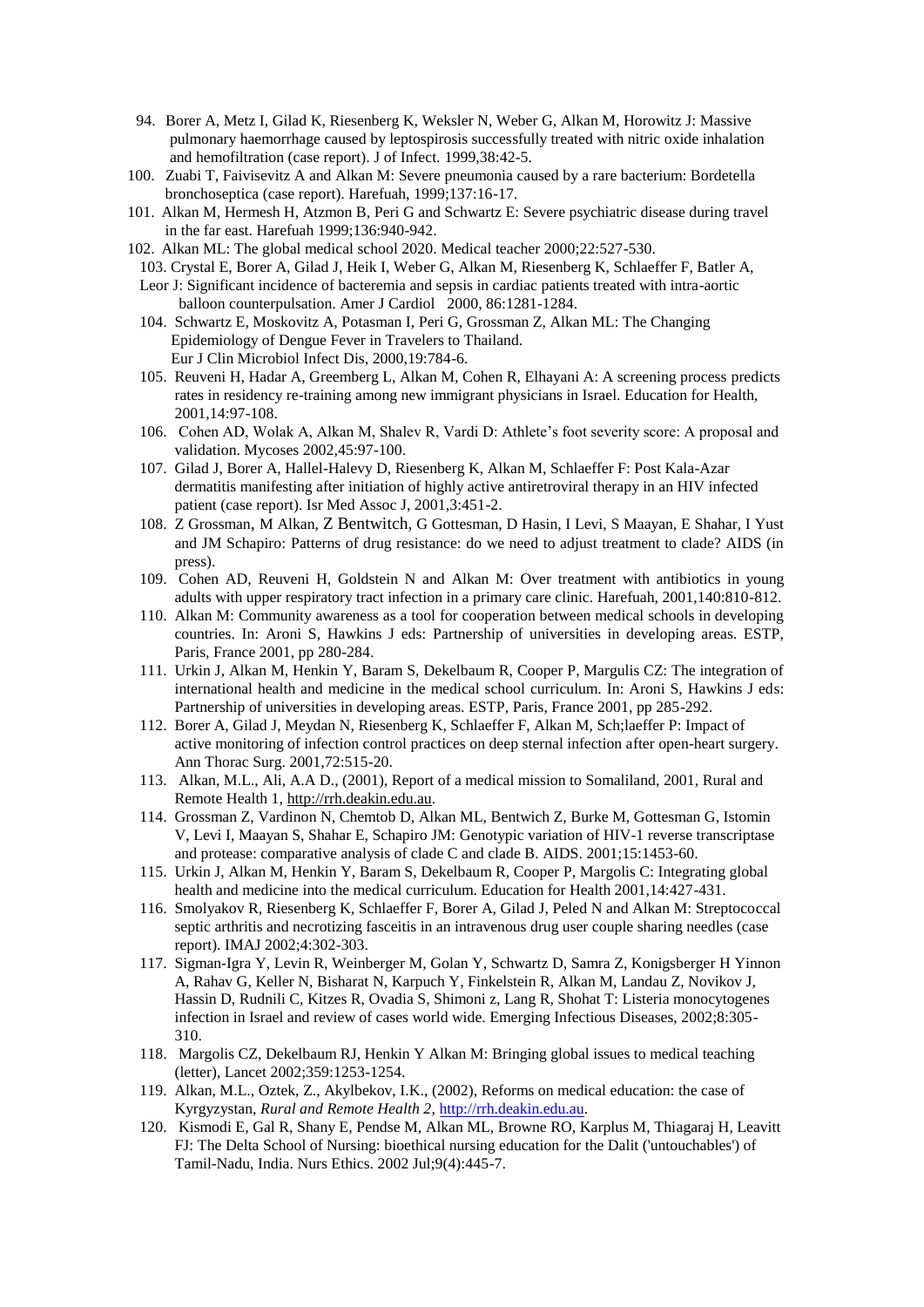- 121. Winer L, Alkan M: Incidence and precipitating factors of morbidity among Israeli travelers abroad. J. Travel. Med. 2002 Sep-Oct;9(5):227-32.
- 122. Smolyakov R, Talalay B, Yanai-Inbar I, Pak I, Alkan M: Enterobius vermicularis infection of female genital tract: A report of three cases and review of literature. European Journal of Obstetrics & Gynecology and Reproductive Biology 2003,107; 220-222.
- 123. Alkan M, Berman S: Skin and soft tissue infections in chronic renal failure. Current Treatment Options in Infectious Diseases 2003;5:239-244.
- **124.** Bartal C, Danon A, Schlaeffer, F, Riesenberg K, Alkan M, Smoliakov R, Sidi A, Almog Y: Pharmacokinetic dosing of aminoglycosides: A prospective, randomized, controlled trial. Amer J Med 2003 Feb 15;114(3):194-8.
- 125. [Smolyakov R, Borer A, Riesenberg K, Schlaeffer F, Alkan M, Porath A, Rimar D, Almog Y,](/entrez/query.fcgi?cmd=Retrieve&db=pubmed&dopt=Abstract&list_uids=12767844)  [Gilad J:](/entrez/query.fcgi?cmd=Retrieve&db=pubmed&dopt=Abstract&list_uids=12767844) Nosocomial multi-drug resistant *Acinetobacter baumannii* bloodstream infection: Risk factors and outcome with Ampicillin-Sulbactam treatment . J Hosp Infect. 2003 May;54(1):32-8.
- 126. Huerta M, Castel H, Grotto I, Shpilberg O, Alkan M, Harman-Boehm I. Clinical and epidemiological investigation of two Legionella–Rickettsia co-infections. Isr Med Assoc J. 2003;5:560-3.
- 127. Cohen A, Wolak A, Alkan M, Shalev R, Naimer A, Vardy D: Prevalence and risk factors for tinea pedis in Israeli soldiers. International Journal of Dermatology (in press).
- 128. Belmaker I, Alkan M, Barnea A, Dukhan L, Yitzhaki S, Gross E: Risk of transmission of leptospirosis from infected cattle to dairy workers in southern Israel. Isr Med Assoc J 2004,6(1):24-7.
- 129. Benifla M, Zucker G, Cohen A, Alkan M: Successful treatment of Acinetobacter meningitis with intrathecal polymyxin E. J Antimicrob Chemother. 2004,54:290-2.
- 130. Steven J Berman, MD; E.William Johnson, MD, MPH; Curtis Nakatsu, MD; Michael Alkan, MD; Randi Chen, MS; Jean LeDuc, MD: The Burden of Infection in Patients with End Stage Renal Disease (ESRD) Requiring Chronic Dialysis. Clin Infect Dis 2004,39:1747-1753.
- 131. Margolis CZ, Dekelbaum RJ, Henkin Y, Baram S, Cooper P, Alkan M: A medical school for international health run by international partners. Academic Medicine 2004,797:44-751.
- 132. Aaserud A, Jotkowitz A, Gidron Y, Urkin J, Baskin C, Alkan M, Margolis C,Henkin Y. Development and validation of a new measure of student attitudes and knowledge of international health and medicine. Med Teach. 2005 Mar;27(2):136-9.
- 133. Alkan ML, Shvarts S: [Medical services for rural Ethiopian Jews in Addis Ababa, 1990-](http://www.ncbi.nlm.nih.gov/pubmed/17970616) [1991.](http://www.ncbi.nlm.nih.gov/pubmed/17970616) Rural Remote Health. 2007 Oct-Dec;7(4):829.
- 134. Alkan ML, Arad T, Arad J: [Core clerkship in internal medicine at a rural community hospital in](http://www.ncbi.nlm.nih.gov/pubmed/23672614)  [Israel.](http://www.ncbi.nlm.nih.gov/pubmed/23672614) Rural Remote Health. 2013;13:2375.
- 135. Akinwande OA, Ele PU, Gebi UI, Igboelina DO, Dakum PS, Alkan M: [Demographic Predictors](http://www.ncbi.nlm.nih.gov/pubmed/22875580)  [of HIV Serostatus among HIV Counseling and Testing Clients in Rural Nigeria.J](http://www.ncbi.nlm.nih.gov/pubmed/22875580) Int Assoc Physicians AIDS Care (Chic). 2012;11:366-8.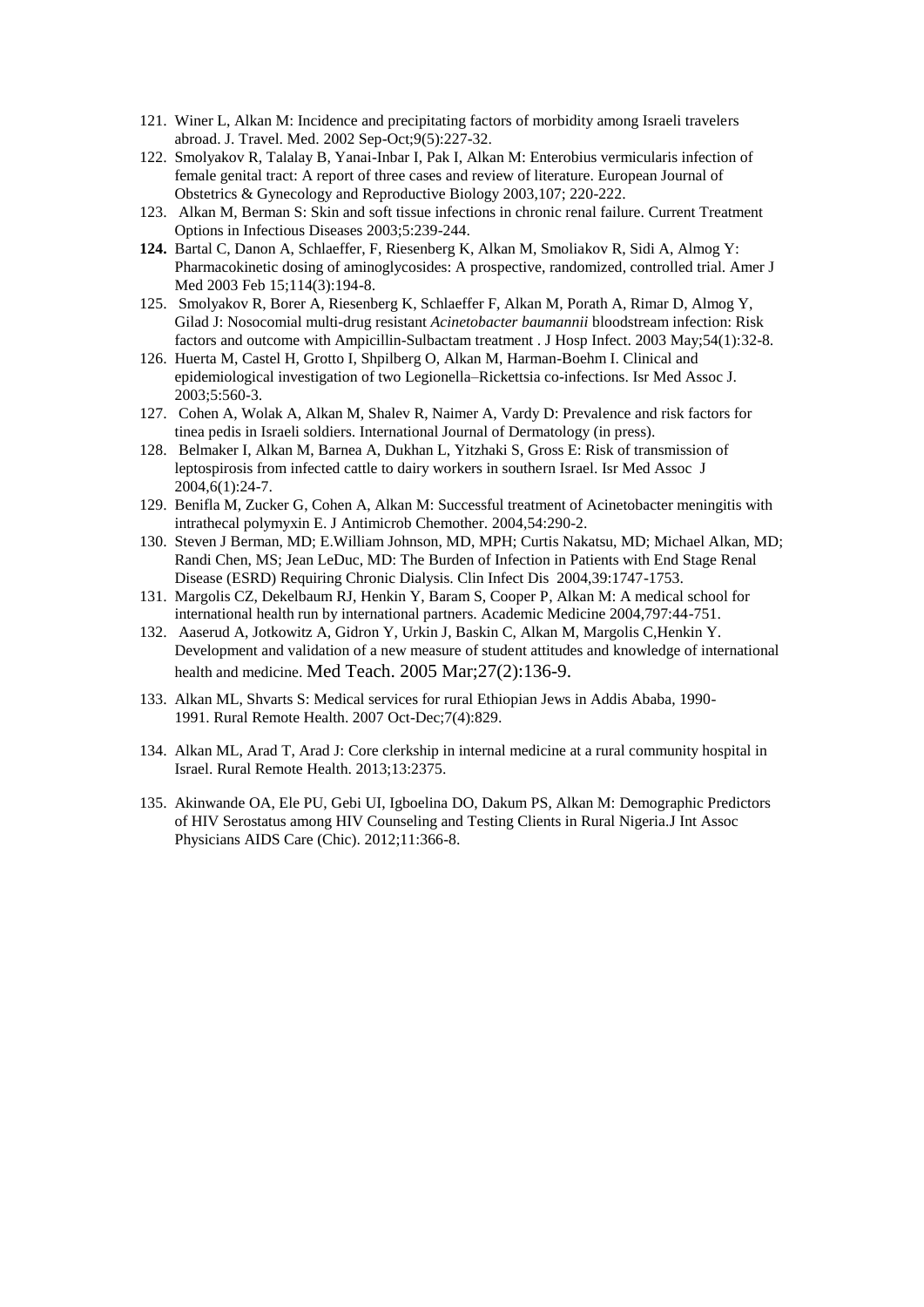## ABSTRACTS

- 1. Alkan M and Beachey EH: Comparative adherence of Group A streptococci to human skin and oral epithelial cells. Clin Res. 25:55A,1977.
- 2. Alkan M and Beachey EH: Cell membrane binding properties of lipoteichoic acid by Group A streptococci in the presence of penicillin. Clin Res. 25:488A,1977.
- 3. Alkan M and Beachey EH: Excretion of lipoteichoic acid by Group A streptococci: Enhancement by sublethal doses of penicillin. 17th ICAAC, New-York, 1977.
- 4. Ofek I, Beachey EH, Alkan M, Mirelman D and Sharon N: Further studies on the adherence of Escherichia coli to human epithelial cells. 17thICAAC, New-York, 1977.
- 5. Alkan M, Chiang T and Beachey EH: Binding properties of streptococcal lipoteichoic acid to isolated human red blood cell membranes. The Lancefield Society, New-York, 1977.
- 6. Alkan ML and Beachey EH: Binding of Group A streptococcal lipoteichoic acid to human erythrocyte membranes. XIIth Congress of the International Academy of Pathology, Jerusalem, 1978.
- 7. Eisenstein BI, Ofek I, Beachey EH and Alkan M: Aminoglycoside antibiotics but not other ribosomal activity antibiotics inhibit bacterial adherence. Clin Res 26:6,1979.
- 8. Alkan M and Sofer S: Emergence of resistance to aminoglycosides and other antibiotics during two epidemics of salmonellosis. 2nd Mediterranean Congress of Chemotherapy, Nice, 1980.
- 9. Alkan ML and Silverblatt F: Detection of E. Coli Type 1 pili antigen in the mouse peritonitis model. 22rdICCAC, Miami, 1982.
- 10. Rene P, Kuhen C, Alkan M and Silverblatt F: Antigenic relationships of pili from E. coli clinical isolates. ICAAC, Miami, 1982.
- 11. Alkan M and Silverblatt F: Specific anti Type 1 pili IgA in human milk: Its relation to opsonization and to bacterial adherence. ICAAC, Miami, 1982.
- 12. Alkan M, Cahana A, Deyan A and Silverblatt F: Quantitation of specific IgA against E. coli type 1 pili in human colostrum, saliva and serum and its relation to opsonization. International Symposium on Childhood Infectious Diseases, Jerusalem, 1982.
- 13. Alkan M, Geffen Z and Crystal N: Superficial thrombophlebitis after intravenous therapy. Haemostatis. 12:47,1982.
- 14. Alkan M and Rubinstein E: Pseudomonas aeruginosa osteomyelitis therapy with Azlocillin. 13th Intnational Congress of Chemotherapy, Vienna, 1983.
- 15. Alkan M, Katzir N and Zmora I: Colonization of the respiratory tract by enterobacteriaceae. 1st International Congress for Infectious Diseases, Vienna, 1983.
- 16. Porat A, Wanderman J, Vidne B, Simu A and Alkan M: Endocarditis caused by Hemphilus aegyptius. Isr J Med Sci. 1983.
- 17. Yagev Y, Simu A and Alkan M: Introduction of a semi-automated blood culture system in a general hospital. Isr J Med Sci. 1983.
- 18. Alkan M, Rubinstein E and Schwartzkopf R: Sensitivity of enterobacteriaceae colonizing the respiratory tract of IRCU patients to ciprofloxacin and other antibiotics. 4th Mediterranean Congress of Chemotherapy, Rhodos, 1984.
- 19. Alkan M and Gross E: Sensitivity patterns of enteropathogenic bacteria in the Negev region. 4th Mediterranean Congress for Chemotherapy, Rhodos, 1984.
- 20. Alkan M, Yagupsky P, Gross EM and Berman P: Optimal duration of antibiotic therapy for Israeli spotted fever: A prospective controlled study. 4th Mediterranean Congress for Chemotherapy, Rhodos, 1984.
- 21. Alkan M, and Gross EM: Possible failure of trimethoprim sulfamethoxazole in the treatment of brucellosis. 4th Mediterranean Congress for Chemotherapy, Rhodos, 1984.
- 22. Alkan M and El Grinawi S: Treatment of gram negative meningitis with cefotaxim. 14th International Congress of Chemotherapy, Kyoto, 1985.
- 23. Alkan M and Lieberman A: Mezlocillin compared with cephalothin in Caesarean section. 14th International Congress of Chemotherapy, Kyoto, 1985.
- 24. Yagupsky P, Gross EM, Berman JE and Alkan M: Rickettsial spotted fever in Israel: A model for the assessment of optimal Doxycycline therapy. 2nd International Congress for Infectious Diseases, Cairo, 1985.
- 25. Alkan M, Stein B, Brawer M and Gross E: The clinical picture of malaria among Ethiopian Jews. Isr J Med Sci. 1985.
- 26. Alkan M, Morag A and Rubinstein E: Immunity to poliovirus in hospital employees. VII European Immunology Meeting Jerusalem, 1985.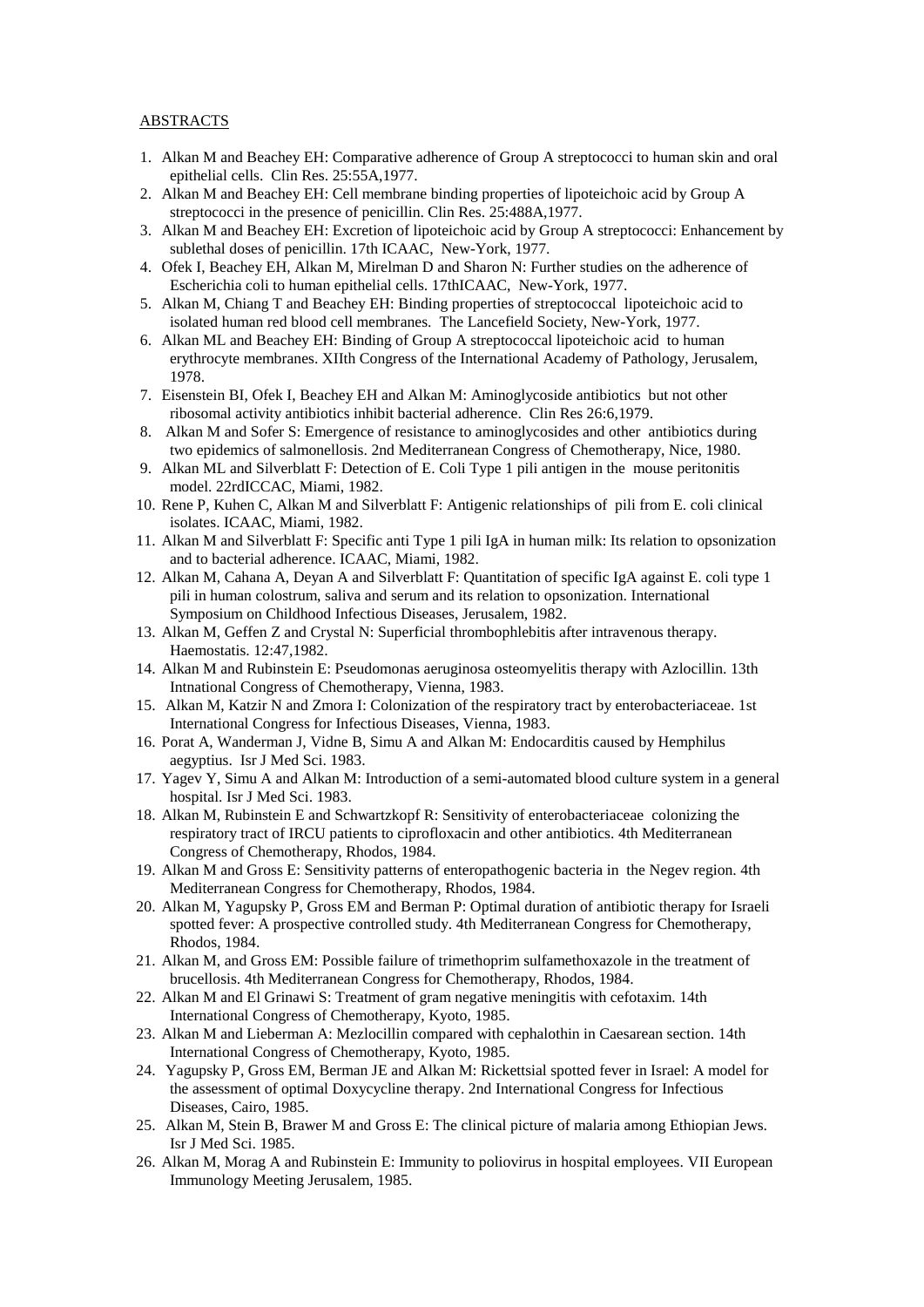- 27. Alkan M, Berginer V, Kuperman O and Goldman G: Acquired immunodeficiency with psychoneurological disorders in a hemophilic patient. Israel Society of Neurology, Jerusalem, 1985.
- 28. Alkan M: Tropical diseases among Ethiopian Jews in the Negev Region. IXth Congress of Infectious and Parasitic Diseases, Munich, 1986.
- 29. Chipman M, Alkan M, Dagan R, Rose T, Sharir R and Raz R. Tuberculin testing in hospital personnel recently exposed to tuberculosis. IInd International Symposium on Infection Control in Hospitals, London,1986.
- 30. Segev S and Alkan M: Transient mental impairment associated with quinolone therapy. International Symposium on New Quinolones, Geneva, 1986.
- 31. Alkan M and Bental T: Health education for the Ethiopian Community in the Negev: Regional activity with national applicability. National Symposium on Regional Cooperation, Beer Sheva, Israel, 1986.
- 32. Dagan R, Ferne M, Alkan M and Katzenelson E: An epidemic of penicillin tolerant group A streptococus pharyngitis in a closed community (kibbutz): Termination by mass treatment with erythromycin. XXVI ICAAC, New-Orleans, 1986.
- 33. Dagan R, Kassis A, Chipman M, Alkan M and Simu A: The use of prophylactic furazolidone in controlling salmonella typhimurium in a pediatric ward. XXVI ICAAC, New Orleans, 1986.
- 34. Alkan M, Ben Yehuda O, Steinhartz R and Cohen D: Doxycycline prophylaxis for diarrhea. International Symposium on Verocytotoxin Producing E. Coli Infections, Toronto, 1987.
- 35. Ben Yehuda O, Alkan M, Steinhartz R and Cohen D: Doxycycline prophylaxis during an outbreak of shigellosis. XXVIIth ICAAC, New York, 1987.
- 36. Schlaeffer F, Levi R and Alkan M: Decreased bacterial and fungal killing by WBC in the presence of calcium channel blockers. XXVII ICAAC New York,1987.
- 37. Levy R, Tersi D and Alkan M: The involvement of calcium ions in the effect of lipoteichoic acid on monocyte activation. XXVIII ICAAC Los Angeles 1988.
- 38. Alkan M, Shoenfeld Y and Asli A: Familial leukopenia and neutropenia. Tenth Congress of Infectious and Parasitic Diseases, Rio de Janeiro, 1988.
- 39. Alkan M, Rubinoff T and Levy R: Release of ciprofloxacin from bone cement. Tenth Congress of Infectious and Parasitic Diseases, Rio de Janeiro 1988.
- 40. Dolberg-Levin D, Schlaeffer F, Green VW and Alkan M: Extrapulmonary tuberculosis in an immigrant Society: Clinical and demographic aspects of 92 cases.16th ICC, Jerusalem, 1989.
- 41. Berman J, Yagupsky P, Levi N, Tal A, Gross E and Alkan M: Clinical trials can improve patient care and at the same time contain costs. 10th Annual Meeting Society for Clinical Trials, Mineapolis Minn, 1989.
- 42. Alkan M and Levy R: Methods in assessment of phagocytosis. 2nd BICON, Montreux, 1989.
- 43. Alkan M, Apte R and Sobel JD: Specific and nonspecific suppression of the immune response to experimental localized candida infection. 16th ICC, Jerusalem, 1989.
- 44. Dolberg OT, Alkan M, Green VW and Schlaeffer F: Tuberculosis in the Negev the last decade: Treatment and outcome in 273 patients. 16th ICC, Jerusalem, 1989.
- 45. 45. Schlaeffer F, Dror OA, Rosenwasser I, Krugliak P and Alkan M: The frequency of bacteremia following endoscopic procedures. 16th ICC, Jerusalem, 1989.
- 46. Schlaeffer F and Alkan M: Outpatient treatment with ceftriaxon. 16th ICC, Jerusalem, 1989. Alkan M, Katz S and Schlaeffer F: Prophylaxis with cefuroxim in cholecystectomy: How many doses
- are necessary? International Symposium on Preoperative Antibiotic Prophylaxis, San Juan, 1990. 46. Alkan M, Rappoport J, Kitees-Cohen R and Shalit I: Treatment of acute peritonitis in CAPD
- patients with ciprofloxacin. 3rd International Symposium on Quinolones, Vancouver, 1990. 47. Alkan M, Bental TZ and Gersten R: Health education in the Ethiopian community in the Negev Region. International Congress for Infectious Diseases, Montreal, 1990.
- 48. Alkan M and Schlaeffer F: Faciparum malaria: A diagnostic and therapeutic challenge in the homecoming tourist. Third International Conference on Tourist Health, Venice, 1990.
- 49. Schlaeffer F and Alkan M: Evidence against high contagiousness of Lassa fever. Third International Conference on Tourist Health, Venice, 1990.
- 50. Alkan M: Aztreonam in the treatment of serious hospital acquired infections. 17th I.C.C. Berlin, 1991.
- 51. Alkan M: Removal of Vancomycin during continuous arteriovenous hemofiltration. 17th I.C.C. Berlin, 1991.
- 52. Alkan M: Respiratory tract infections in old age. I.C.C Satellite Meeting, Budapest, 1991.
- 53. Alkan M and Schlaeffer F: Measles in adults: A report of 92 cases. 4th BICON, Munich, 1992.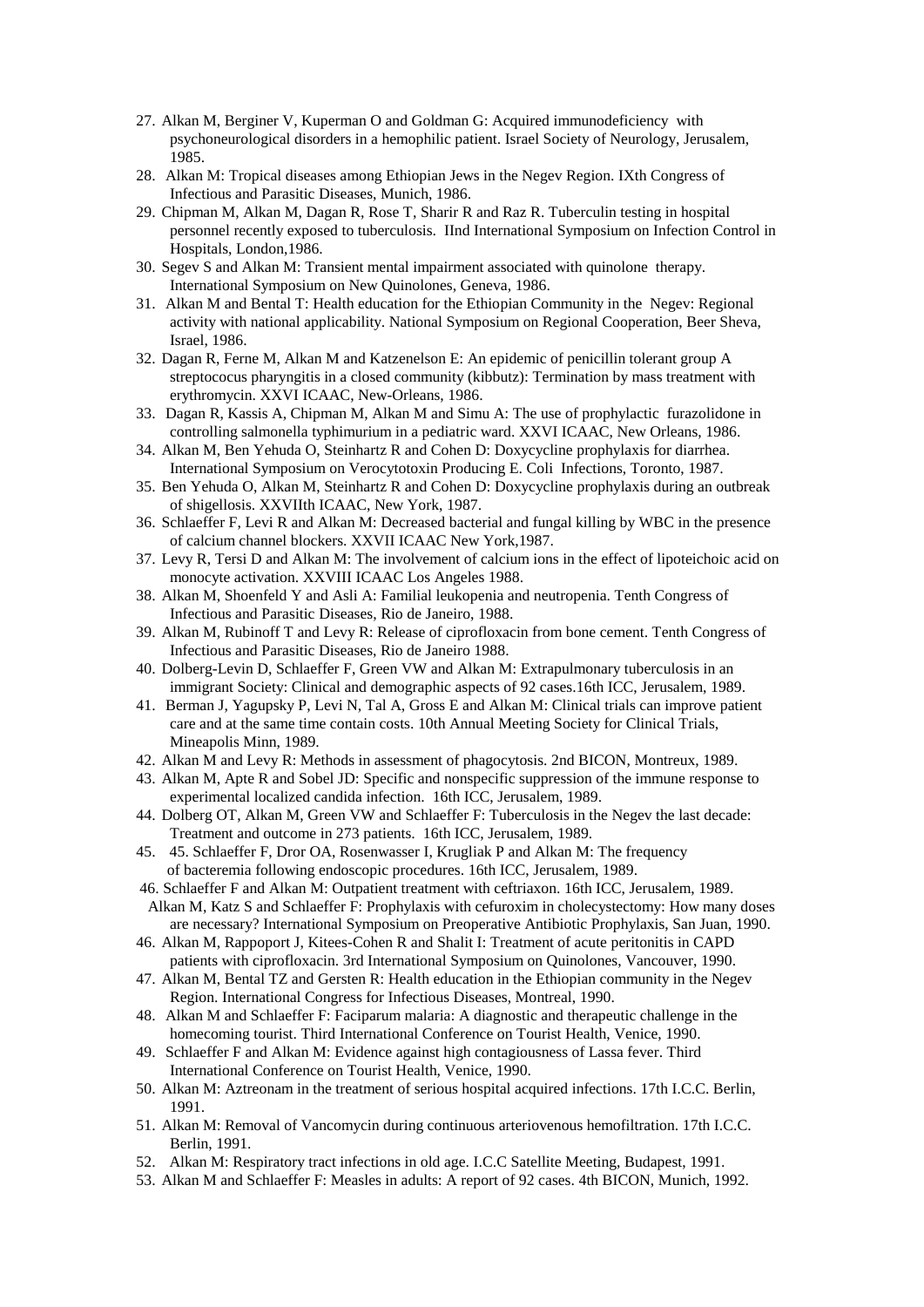- 54. Alkan M: Infection in ICU: Logistic and epidemiological aspects. 6th International Symposium on Anesthesia and Intensive care, Hertzelia, 1992
- 55. Chipman M and Alkan M: An outbreak of methicillin resistant Staphylococcus aureus in the ICU. WHO and Israel Ministry of Health Workshop: Decision and policy making in the control of hospital acquired infections, Jerusalem,1992.
- 56. Alkan M, Dolberg OT, Schlaeffer F and Green VW: Tuberculosis among Ethiopian Jewish migrants to Israel. Migration and Health Conference, Brussels, 1992.
- 57. Bar-lavie Y, Levi R, Alkan M, and Gurman G:Removal of tumor necrosis factor by hemofiltration in the treatment of gram negative sepsis with shock. The 6th International Congress on Intensive and Critical Medicine, Madrid 1993.
- 58. Shaked G, Alkan M, Nagauker O, Charuzi I, Levi R: Superoxide production by neutrophils from trauma patients: Regulation of NADPH oxidase activity. 33th ICCAC, New Orleans, 1993.
- 59. Alkan M, Sloane M, Salomon N, Perlman D: The ammount of medications prescribed for AIDS patients. First national conference on human retrovirus and related infections, Washington 1993.
- 60. Alkan M and Salomon N: Does infection by human immunodeficiency virus (HIV) alter the course of endocarditis in intravenous drug users. 6th International Congress for Infectious Diseases, Prague, 1994.
- 61. Schlaeffer F, Yalovsky A, Porat A and Alkan M: Measles outbreak in adults in southern Israel; poor prognosis among bedouin arabs. 34th ICCAC, Orlando FL 1994.
- 62. Alkan M: following Ethiopian jews with HIV infection in the Negev Region. SOSTEJE conference, Jerusalem May 1995.
- 63. Alkan M, Schlaeffer F, Yalowsky D, Porath A: Measles outbreak in southern Israel: Prognosis among Jews and Arab Bedouin. First Israeli Arab Scientific Meeting, Paris 1995.
- 64. Alkan M, Glick S: A training course in medical administration for general practitioners from Gaza and the West Bank. First Israeli Arab Scientific Meeting, Pis 1995.
- 65. Alkan M, Yancovitz S: Education and distribution of information on HIV disease for Middle East countries. First Israeli Arab Scientific Meeting, Paris 1995.
- 66. Notzer N. Shalev O, Alkan M, Levinsky U, Rubin A and MElmed R: Implication of the introduction of a national qualifying examonation in internal medicine for medical students in Israel. Medical Education in Europe for the 21st Century, Masstricht, Holland, 1995.
- 67. Notzer N, Alkan M, Melmed RN, Kraus M, Berant M: The process of introducing a national qualifying examination for Israeli physicians. Annual meeting of the Association for medical education in Europe, Zaragoza, Spain, 1995.
- 68. Chipman M, Sikuler E, Alkan M: The need for a hepatitis B vaccine booster dose in health care workers. International Conference Communicable Diseases as Occupational Hazards. Jerusalem , 1996.
- 69. Pollack S, Galai N, Maayan S, Hasoun J, Maor C, Alkan M, and E. Ben-Porath: HIV seroconversion among Ethiopians residing in Israel. XI conference on AIDS, Vancouver, 1996.
- 70. Maayan S, Pollack S, Galai N, Lang R, Alkan M and Z. Bentwich: Clinical followup of HIV seropositive Ethiopian immigrants in Israel. XI conference on AIDS, Vancouver, 1996.
- 71. Alkan M, Chipman M, Sikuler E: The need for a hepatitis B vaccine booster dose in health care workers. 7th International Congress for Infectious Diseases, Hong Kong, 1996.
- 72. Ashkenasi I, Alkan M: Compliance with malaria chemo-prophylaxis among long term travelers in South East Asia. 7th International Congress for Infectious Diseases, Hong Kong, 1996.
- 73. Weber G, Alkan M: Appendicitis as a presenting symptom of Schistosomiasis in a traveler. 5th international congress for travel medicine, Geneve, 1997.
- 74. Weber G, Schwartz E, Lang R, Alkan M: Imported severe falciparum malaria in Israel. 5th international congress for travel medicine, Geneve, 1997.
- 46. Schwartz E, Peri G, Grossman Z, Alkan M: The changing epidemiology of dengue fever in travelers to Thialand. 11th Mediteranean Congress of Chemotherapy, Tel Aviv 1998.
- 46. Alkan Y, Alkan M: Resistant and sensitive blood borne Staphilococcal infection: A survey of three years in a general hospital. 11th Mediteranean Congress of Chemotherapy, Tel Aviv 1998.
- 75. Shubin A, Alkan M: Tuberculosis among Ethiopian Jews in the Negev region, 1989-1997. 11th Mediteranean Congress of Chemotherapy, Tel Aviv 1998.
- 76. Alkan M: Medical care for Israeli travelers in India. Annual Meeting of the Israeli Society for Infectious Diseases, Petra, 1998.
- 77. Alkan M: Community awareness as a tool for co-operation between medical schools in developed and developing countries. . Sixth INRUDA conference, Paris 1999.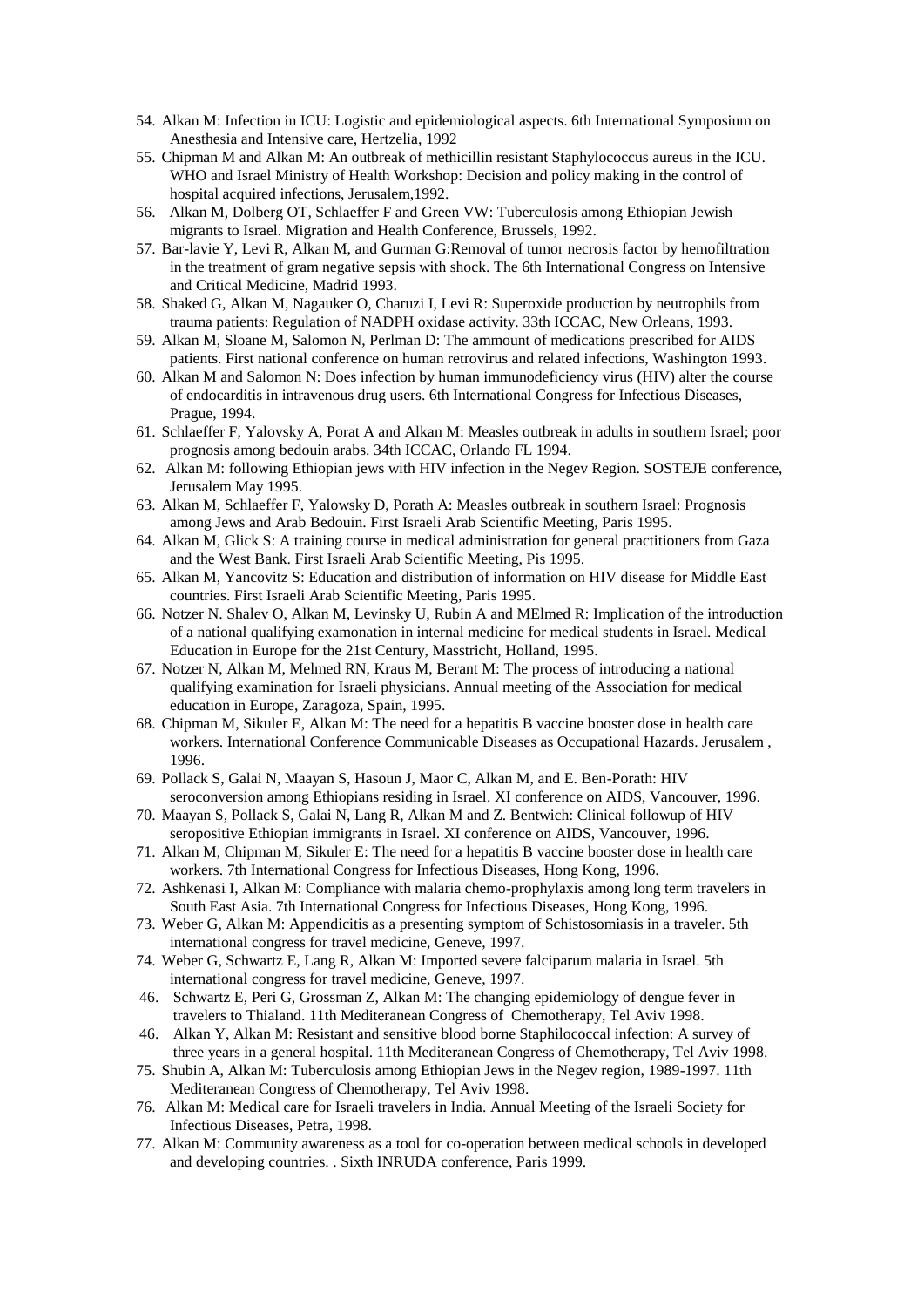- 78. Urkin J, Henkin Y, Margolis C, Baram S, Alkan M, Cooper P, Deckelbaum R: The integration of international health and medicine in the medical school curriculum. Sixth INRUDA conference, Paris 1999.
- 79. Borer A, Gilad J, Schlaeffer P, Riesenberg, K, Schlaeffer F, Alkan M: Impact of Active Monitoring of Infection Control Practices Among Personnel on the Rate of Surgical-Site Infection Following Open-Heart Surgery. 37<sup>th</sup> IDSA, Philadelphia, 1999.
- 80. Menashe G, Borer A, Peled N, Gilad J, Riesenberg K, Schlaeffer F, Alkan M, Yagupsky P: Clinical significance and impact on mortality of ESBL-producing gram negative isolates in nosocomial bacteremia. 39th ICCAC San Francisco, 1999.
- 81. Alkan ML: Hepatitis B in Israel. First Israeli/Palestinian Workshop on Infectious Diseases in the Eastern Mediterranean, Jericho, 2000.
- 82. Alkan M: Treatment of brucellosis. 4th State of the art course , Athens April 14-16 2000.
- 83. Alkan M: The global medical school, 2020. AMEE 2000, Beer Sheva 2000.
- 84. Alkan M: Infectious diseases in a changing world. 6<sup>th</sup> Mediterranean Medical Congress, Malta, 2000.
- 85. Alkan M: Medical education in the new millenium: Globalization versus personal touch, 6<sup>th</sup> Mediterranean Medical Congress, Malta, 2000.
- 86. Smolyakov R, Riesenberg K, Alkan M, Borer A, Gilad J, Peled N, Schlaeffer F: Till death us part Streptococcal necrotizing fasceitis in a couple of drug users sharing needles.  $40<sup>th</sup>$  ICCAC, Toronto, 2000.
- 87. Alkan ML: Emerging and re-emerging diseases. Israeli Society for Microbiology annual meeting, Beer Sheva 2001.
- 88. Z. Grossman, S. Maayan, D. Auerbuch, E. Sahar, I. Levi, M. Lorber, G., Gottesman, M. Chowers, K. Rizenfeld, Z.Kra-Oz, E. Mendelson, Z. Bentwich, M. Alkan, D.Engelhard, S. Pollack, I. Yust, and JM Schapiro: Longitudinal Analysis of RT and Protease Mutations While Receiving Antiretroviral Therapy Among HIV Subtype C Patients. 9th Retrovirus Conference, Seattle, 2002.
- 89. Smolyakov R, Riesenberg K, Rimar D, Porat N, Trefler R, Borer A, Peled N, Greenberg D, Alkan M: Persistence of a Multiresistant Acinetobacter *baumannii* Clone Causing Bacteremia in a Tertiary Hospital in Southern Israel. 41<sup>st</sup> ICCAC, Chicago, 2001.
- 90. R. Smolyakov, F. Schlaeffer, M. Alkan, A. Porat, D. Rimar, A. Borer, Y. Almog, K. Riesenberg: Ampicillin-Sulbactam Treatment for Nosocomial Multiresistant Acinetobacter baumanii Bacteremia. 41<sup>st</sup> ICCAC, Chicago, 2001.
- 91. Alkan M: Anthrax: Biological versus psychological warfare. The 10<sup>th</sup> Israeli Congress of General Practice and Family Medicine. Tel Aviv, 2002.
- 92. N P Nelson, Z Bentwich, M Alkan, A Bolotin, K Sugarman, N Galai: Evaluating outcomes of HAART treatment among Ethiopian immigrants compared to non-Ethiopians in Israel. XIV International AIDS Conference, Barcelona, Spain, July 7-12, 2002.
- 93. Smolyakov R, Riesenberg K, Borer A, Gilad J, Alkan M, Schlaeffer F: Risk Factors for Bloodstream Infection with Multi-Drug Resistant *Acinetobacter baumannii* (MDR-AB). 42nd ICAAC Abstracts, American Society for Microbiology, September 27 - 30, 2002, San Diego, CA, page 301.
- 94. Alkan ,M, Winer L: Morbidity among Israeli travelers to tropical countries. Annual meeting of the Israeli Society for parasitology, protozoology and tropical diseases, Tel Aviv, 2003.
- 99.Michael L. Alkan, Michael Karplus, Lechaim Naggan, Sheila Warshawsky, Yaakov Henkin and Carmi Z. Margolis: A Clerkship in International Health and Medicine for Fourth Year Medical Students. International Health Medical Education Consortium 12<sup>th</sup> meeting, New York, 2003.
- 100. Cohen AD, Wolak A, Alkan M, Shalev R, Vardy DA: Prevalence and Risk Factors for Tinea Pedis in Israeli Soldiers. Israeli Society for Dermatology, annual meeting, 2003.
- 101. Alkan M, Winer L: Israeli travelers to tropical countries: Profile and morbidity. 8th Conference of the International Society of Travel Medicine, New York, 2003.
- 102. Alkan M: Bioterrorism. 2nd National Congress of Infectious Diseases, Ochrid, Makedonia, May 2003.
- 103 Gaaserud A, Jotkowitz A, Gidron Y, Baskin C, Alkan M, Henkin Y, Margolis CZ. Correlations to Attitudes and Knowledge about International Health. AMEE meeting; Berne, Switzerland, Sept. 2003.
- 104 Gaaserud A, Jotkowitz A, Gidron Y, Baskin C, Urkin J, Alkan M, Margolis CZ. Development and Validation of the Beersheva Survey of Atitudes and Knowledge in International Health. AMEE meeting; Berne, Switzerland, Sept. 2003.
- 105 B. Weinreb, H. Tantdeter, A.M. Moser, A. Karki & M. Alkan: Establishing a Clinical Clerkship at Katmandu University Medical School, Nepal Ottawa Conference, Barcelona 2004.